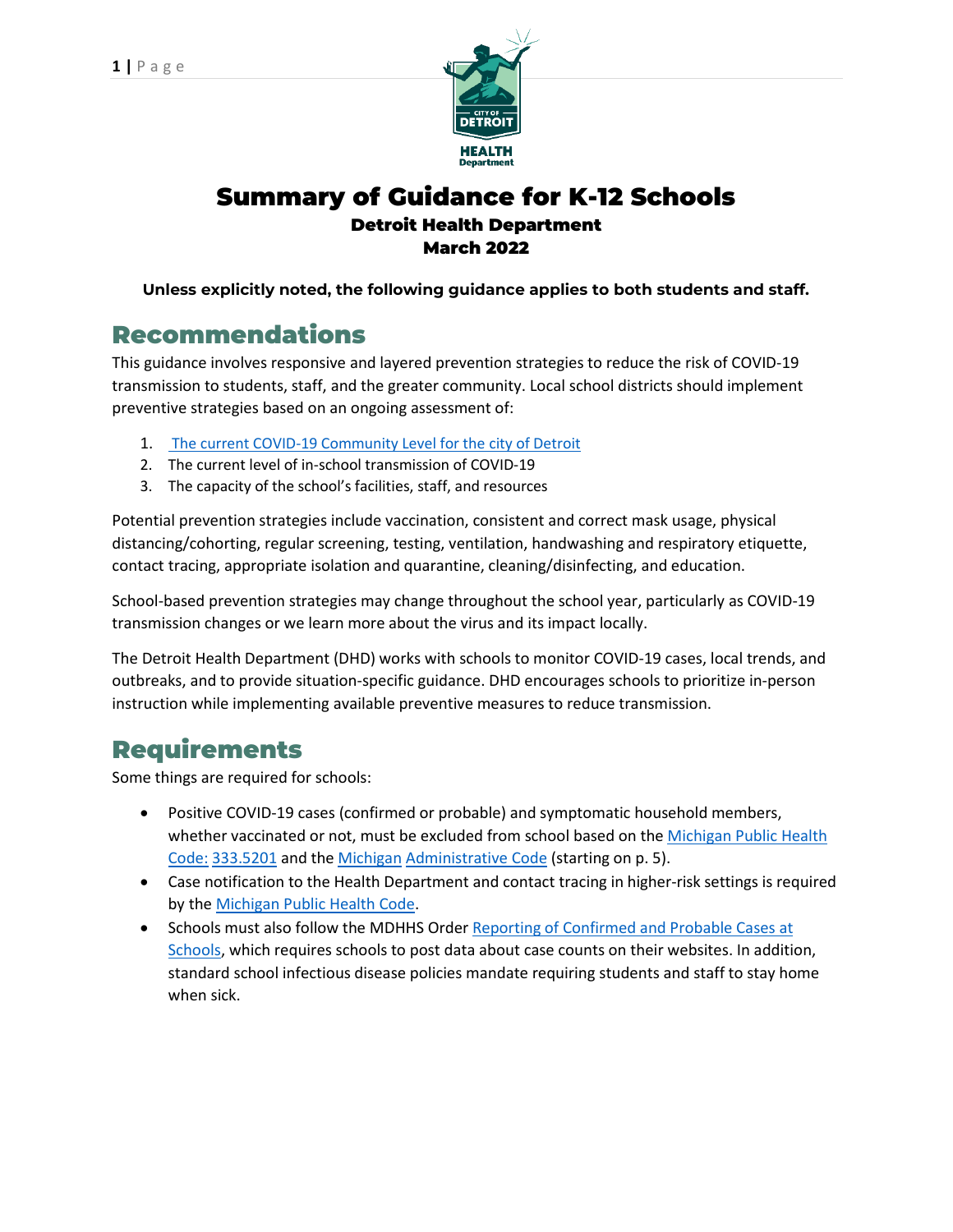### *Below guidance applies to students and staff except where explicitly stated otherwise.*

## Isolation

For a laboratory-confirmed positive case, an isolation regiment of 5 days (from date of positive test or symptom onset date if symptom onset occurred after positive test) should be adhered to. This is with the understanding that the individual has been fever-free for 24 hours, and with no worsening symptoms. If fever is ongoing, or if any symptoms are worsening, isolation should be extended beyond the 5 days until receiving a negative test, or 24 hours after being fever free with no worsening symptoms. A retest (ideally rapid antigen test) should be used immediately after isolation. If positive the individual cannot leave isolation until receiving a negative test, or 24 hours without fever and no worsening symptoms. If originally asymptomatic, 5-day isolation should restart after onset of symptoms. A face mask (N95/KN95/KF94 respirator is ideal) should be used for an additional 5 days while indoors, in public (known as the Mask to Stay strategy).

### Immunocompromised & severely ill

Those who were recently severely ill with COVID-19, including those who were hospitalized, as well as the immunocompromised, should isolate for a MINIMUM of 10 days, and up to 20 days. Such individuals should refer to their healthcare provider for further guidance.

## Exposure (Quarantine)

### Not fully vaccinated or boosted (if 18+ years old and eligible)

For those who are not fully vaccinated + boosted (if 18+ y/o and eligible) the DHD recommends a 5-day quarantine period post last exposure. A rapid antigen retest is recommended immediately after quarantine. This is regardless of physical distance between exposed individuals (assuming a close contact), testing schedule, and masking. Between end of quarantine and day 10, the individual should wear a mask indoors in public, and continue to self-monitor for COVID-19 symptoms.

A "test to stay" strategy may be employed in lieu of this guidance.

### Test to Stay

Individuals are eligible for the "Test to Stay" (TTS) strategy if they:

- Are NOT fully vaccinated against COVID-19, AND
- Have been exposed according to the Detroit Health Department's definition of a "close contact", AND
- Are showing no COVID-19-like symptoms.

### *(Continued on next page)*

Test to Stay means an individual can continue in-class learning (not extracurriculars) by:

• Testing via a rapid antigen test, prior to (24 hours maximum) attending in-person class/work (testing does not need to be completed on weekends or holidays), every other day for a 6-calendar-day period after close contact/TTS enrollment.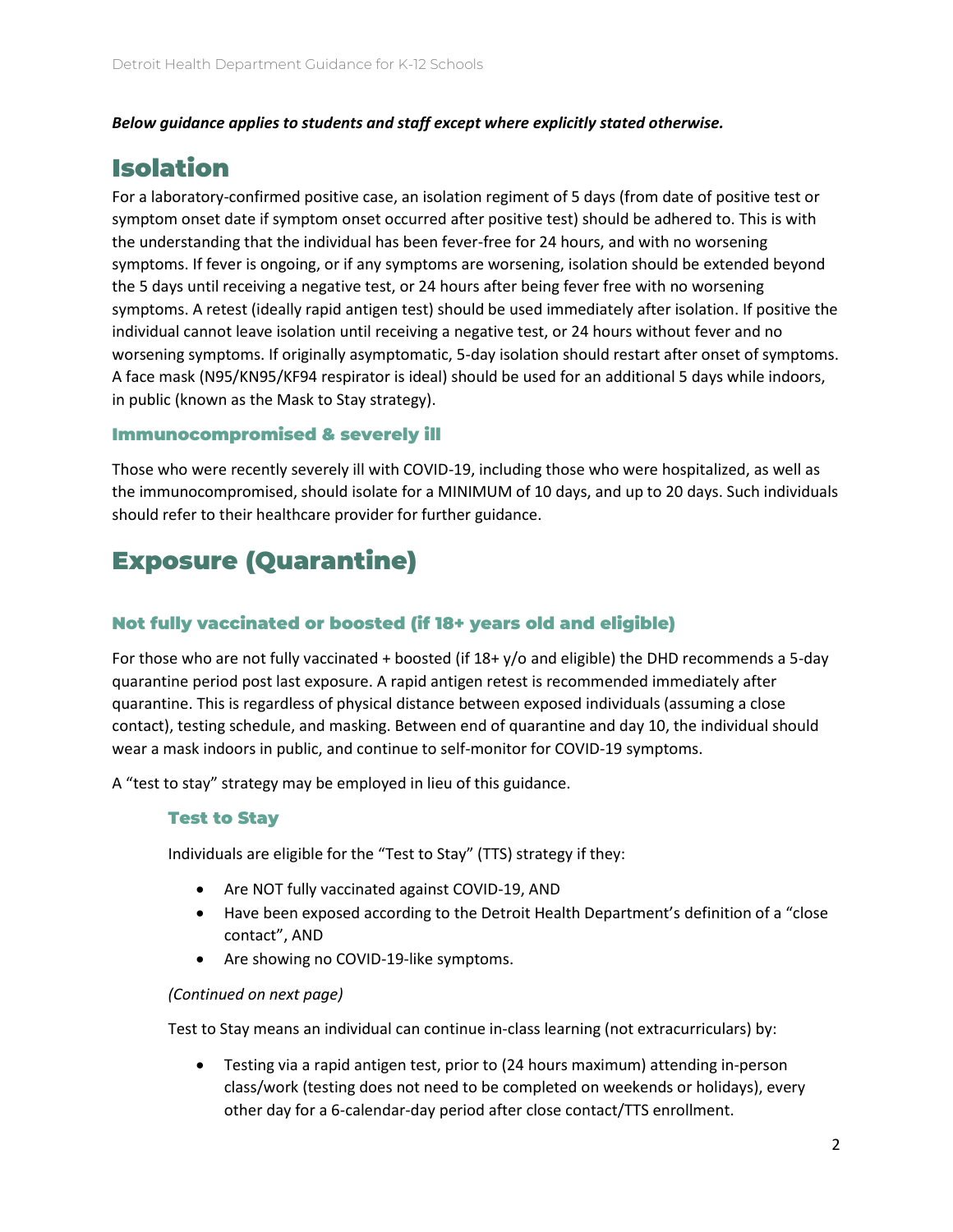$\circ$  A minimum of 3 tests must be conducted in this window, with the last occurring between days 5-6.

Tests must be conducted by trained staff (before entering a congregate setting) either onsite or offsite. If the test result is "positive", the student should isolate immediately. No PCR confirmation is required. The "Mask to Stay" strategy should be employed for days 7-10. If testing resources are available Districts may choose to test daily for the 6-day period.

Note: Test to Stay is NOT eligible to unvaccinated household close contacts if positive case cannot isolate while infectious.

### Fully vaccinated (+ boosted, if 18+ years old and eligible)

Close contacts who are fully vaccinated + boosted (if 18+ y/o and eligible) and not showing COVID-19 symptoms do not need to be tested or quarantined (this is not inclusive of immunocompromised individuals, which should quarantine). The close contact should, however, wear a mask indoors in public, and continue to self-monitor for COVID-19 symptoms for 10 days after the most recent exposure. If the individual is exhibiting COVID-19 symptoms, they should quarantine.

For booster shot eligibility, see[: COVID-19 Vaccine Booster Shots | CDC](https://www.cdc.gov/coronavirus/2019-ncov/vaccines/booster-shot.html)

### Verified "positive" in last 90 days

An individual who has been verified as testing "positive" for COVID-19 by PCR or rapid antigen test within 90 days (from test date) does not need to quarantine if exposed as a "close contact" (this is not inclusive of immunocompromised individuals, which should quarantine), and is currently asymptomatic. The close contact should, however, wear a mask indoors in public, and continue to self-monitor for COVID-19 symptoms for 10 days after the most recent exposure.

**See graphics on pages 4 and 5 for decision trees and flowcharts regarding isolation and quarantine.**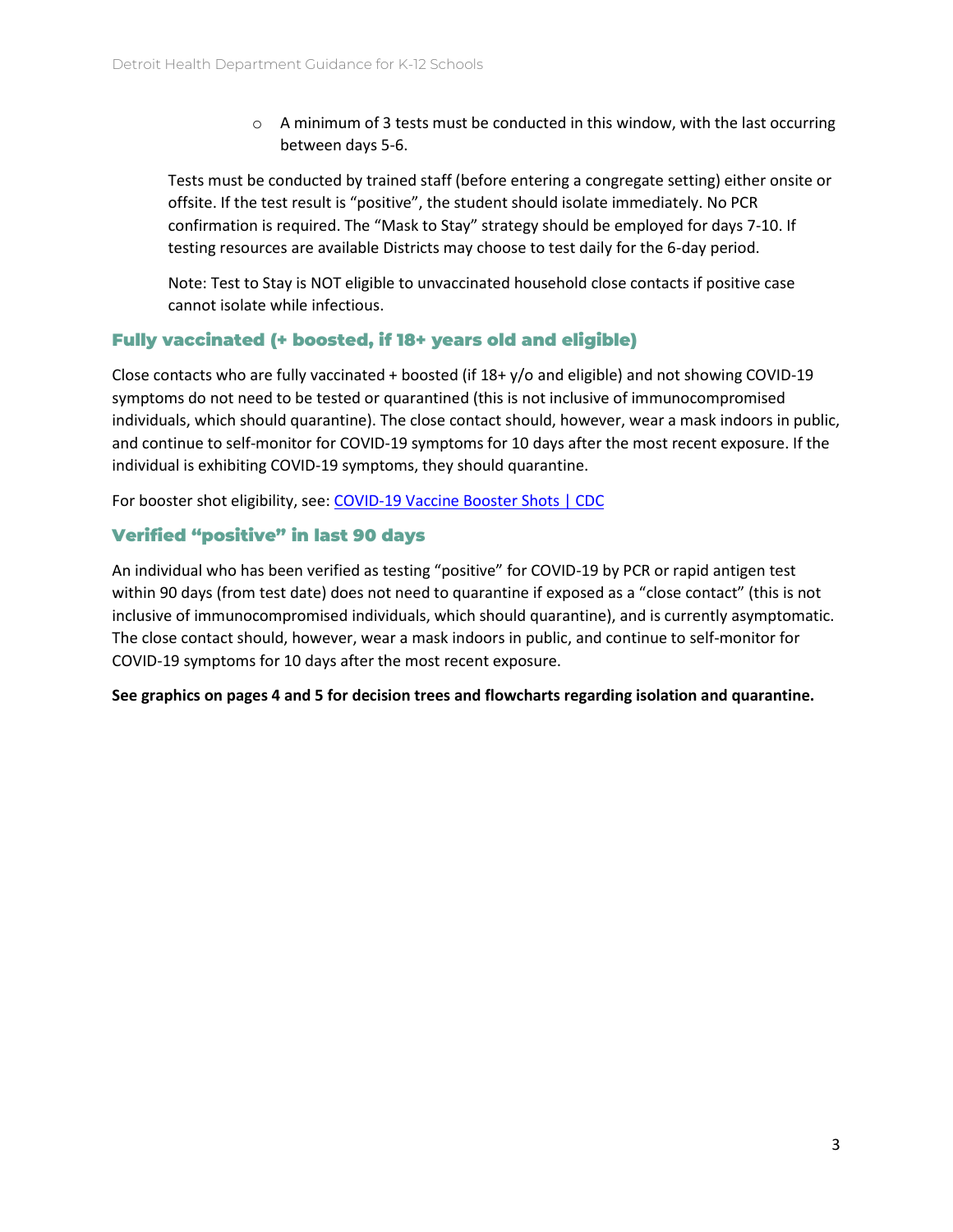



Detroit Health Department | COVID-19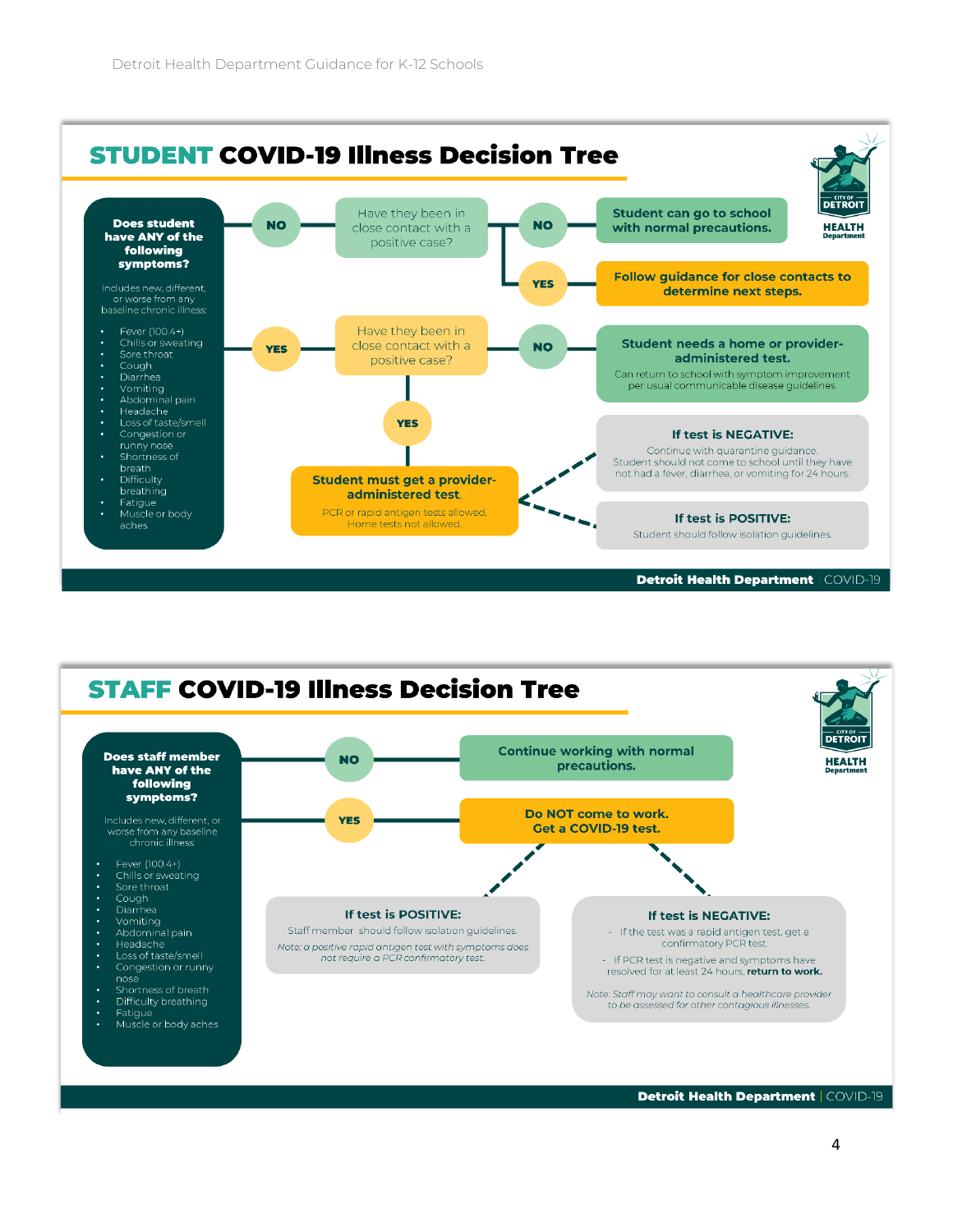

#### **Isolation Guidance: Timeline and Dates SUN MON TUE THU SAT WED FRI HEALTH** Positive Test Date or Symptom **Contagious Period Starts Isolation Period** Onset Date. **Start** isolation. Day -2  $Day -1$ Day 0 Day 1 Day 2 Day 3 Day 4 If no **Return to** symptoms or school, symptoms are as long as Continue to wear a mask or respirator when around others\*. improving symptoms are last day of<br>isolation. aone or improving. Day 5 Day 6 Day 7 Day 8 Day 9 Day 10 Day 11 \*If you cannot wear a mask, continue to isolate until Day 11.

DHD recommends taking a rapid antigen test on Day 5 to inform end of isolation as well.

Detroit Health Department | COVID-19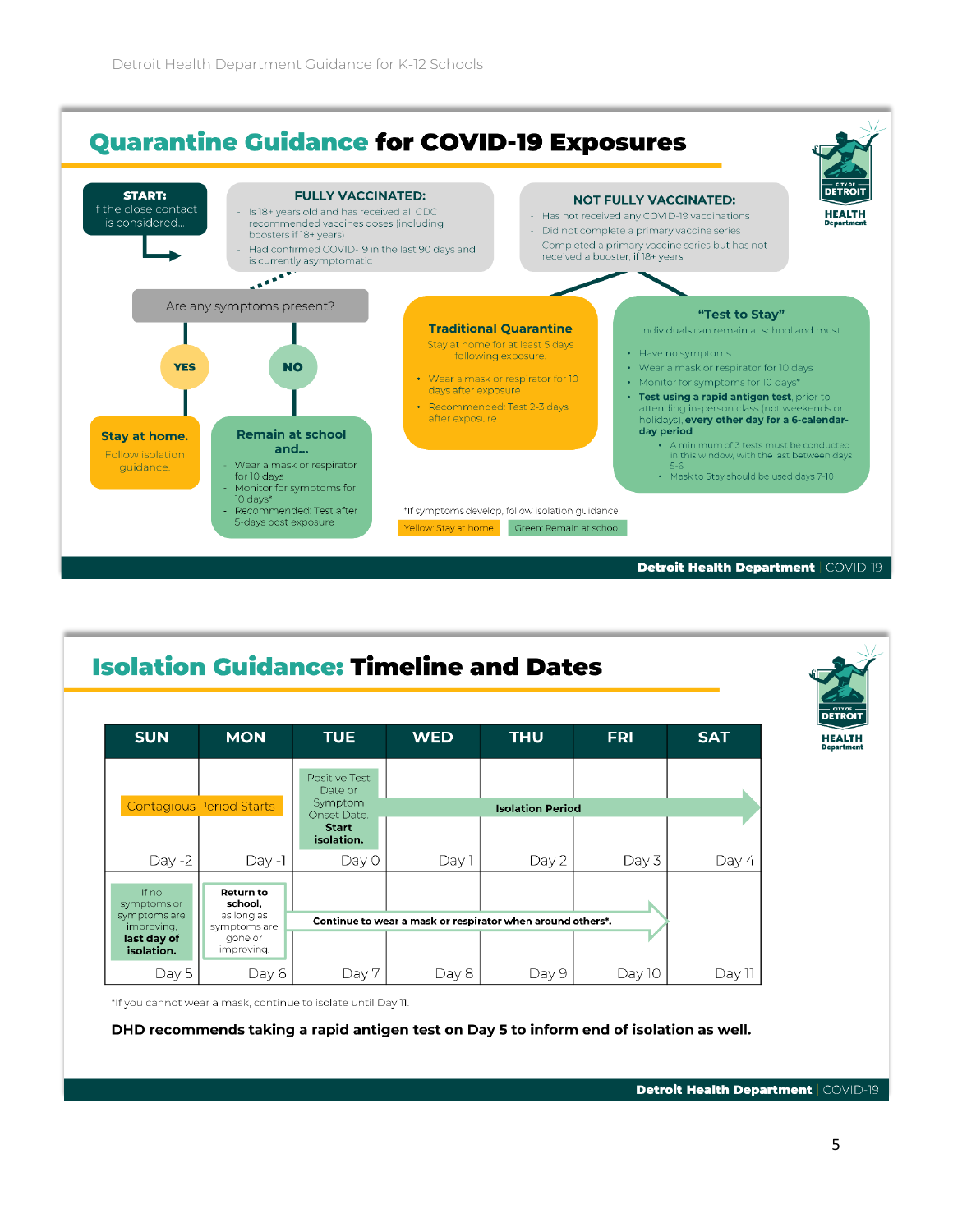## Household Close Contacts

Household close contacts (exposure within 6 ft.) of individuals confirmed "positive" for COVID-19, if not fully vaccinated + boosted (if 18+ y/o and eligible), or with evidence of infection within 90 days through viral test, should quarantine immediately for a 5-day period, post last exposure.

If the positive case cannot isolate from household members, the quarantine period for those close contacts should begin on the last day of the positive case's isolation. A retest is recommended immediately after quarantine. Between days 5-10, the individual should wear a mask indoors in public, and continue to self-monitor for COVID-19 symptoms.

For those who are fully vaccinated + boosted (if 18+ y/o and eligible), quarantine is not initially indicated. Nonetheless, testing should occur, ideally, after the household member with which the household contact resides, completes isolation.

# Contact Tracing

Contact tracing should only be completed among educational facility close contacts in higher-risk (see below) settings and should include up to 2 days before positive test result date or confirmed symptom onset date (whichever is earliest). A "close contact" in an educational setting is: an individual who was within 3 ft. (for a cumulative period of 15 minutes or more, over a 24-hour period) of an individual confirmed to have active COVID-19.

If a situation arises where there are numerous potential close contacts that cannot necessarily be confirmed as close contacts, but nonetheless cannot be verified as not being close contacts, then these individuals too should follow this protocol.

If exposed in a lower-risk school setting no contact tracing is required. This includes most in-school contacts, including those in classrooms, buses, and most extracurricular activities. Report exposure and send a general notification letter to the class or school that individuals should closely monitor symptoms for 10 days. If it is not specifically mentioned below, it can generally be considered a lower-risk setting.

If exposed in a higher-risk school setting (see below) complete contact tracing across any setting.

### **Higher-risk school settings:**

- High-risk extracurriculars (e.g., basketball, ice hockey, competitive cheer, wrestling, lacrosse, field hockey, football)
- Classes or school events where masks are not/cannot be worn (e.g., special education classes where students cannot be masked, band, choir, unmasked theater)
- Any declared outbreaks

Note: Quarantine should proceed according to the above guidance, regardless of risk setting of an exposure.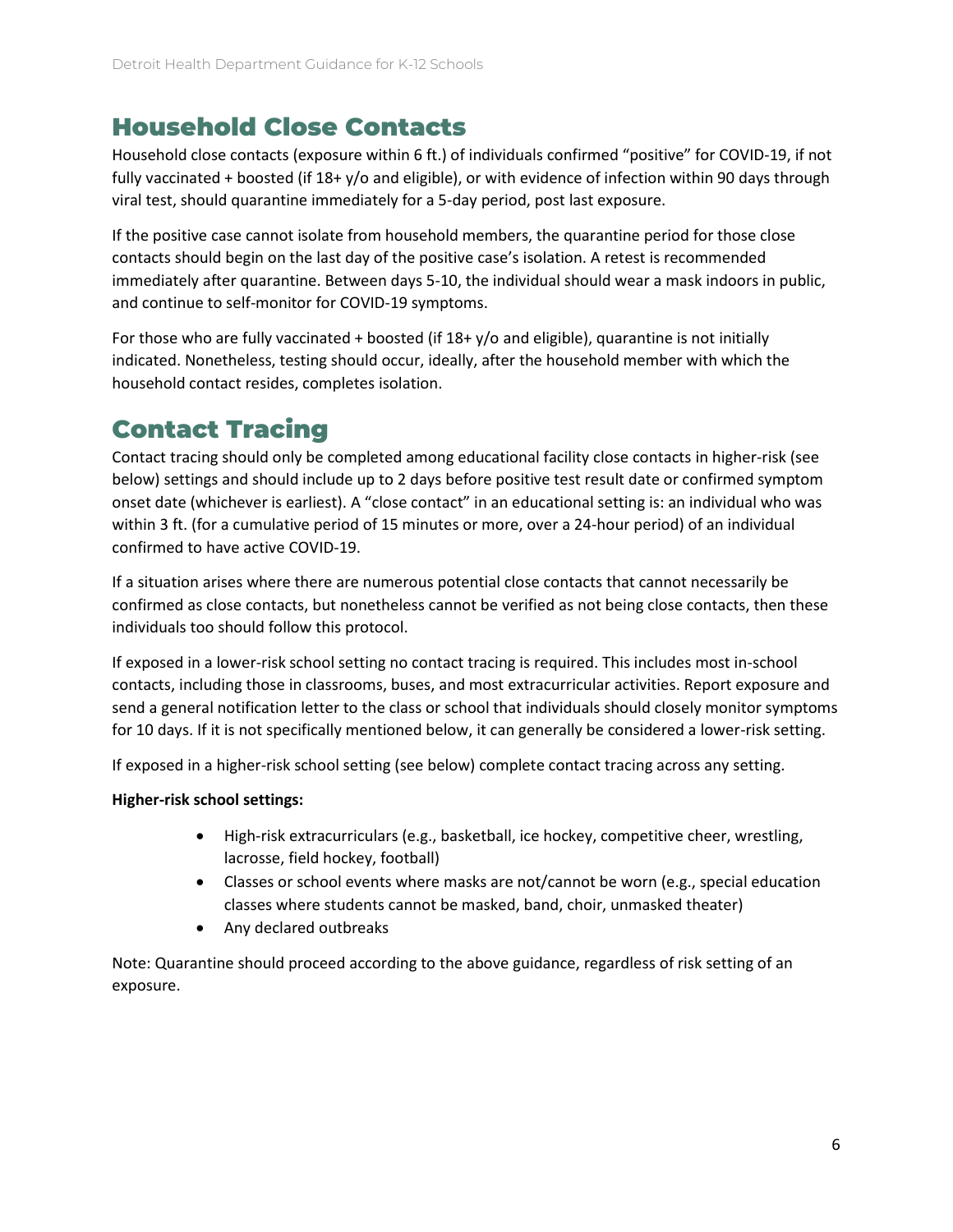## Masking

Indoor in-public masking (including transportation modes) has been shown to reduce the transmission of COVID-19 in K-12 facilities in individuals ages 2 years and older, including students, teachers, staff, and visitors. Masking should be strongly considered when the city of Detroit, Wayne County has a "High" COVID-19 Community Level or when hosting a large gathering (> 100 individuals) in an indoor

To determine COVID-19 Community Level, see: [COVID-19 by County | CDC.](https://www.cdc.gov/coronavirus/2019-ncov/your-health/covid-by-county.html) Furthermore, the DHD will monitor COVID-19 Community Level internally and can be contacted with any questions.

## COVID-19 Vaccination

DHD recommends all eligible individuals get vaccinated against COVID-19 and boosted, if eligible. All eligible individuals who have had COVID-19 previously should still get vaccinated and boosted.

Find a vaccine clinic near you by visiting [www.vaccinatedetroit.com](http://www.vaccinatedetroit.com/) or by calling us at 313-230-0505. Request a vaccination event for your school using thi[s form.](https://app.smartsheet.com/b/form/f1cec35f5e7b485c8f9827ddccb738ae) Local pharmacies and the Regional Alliance for Health Schools clinics are also offering vaccinations.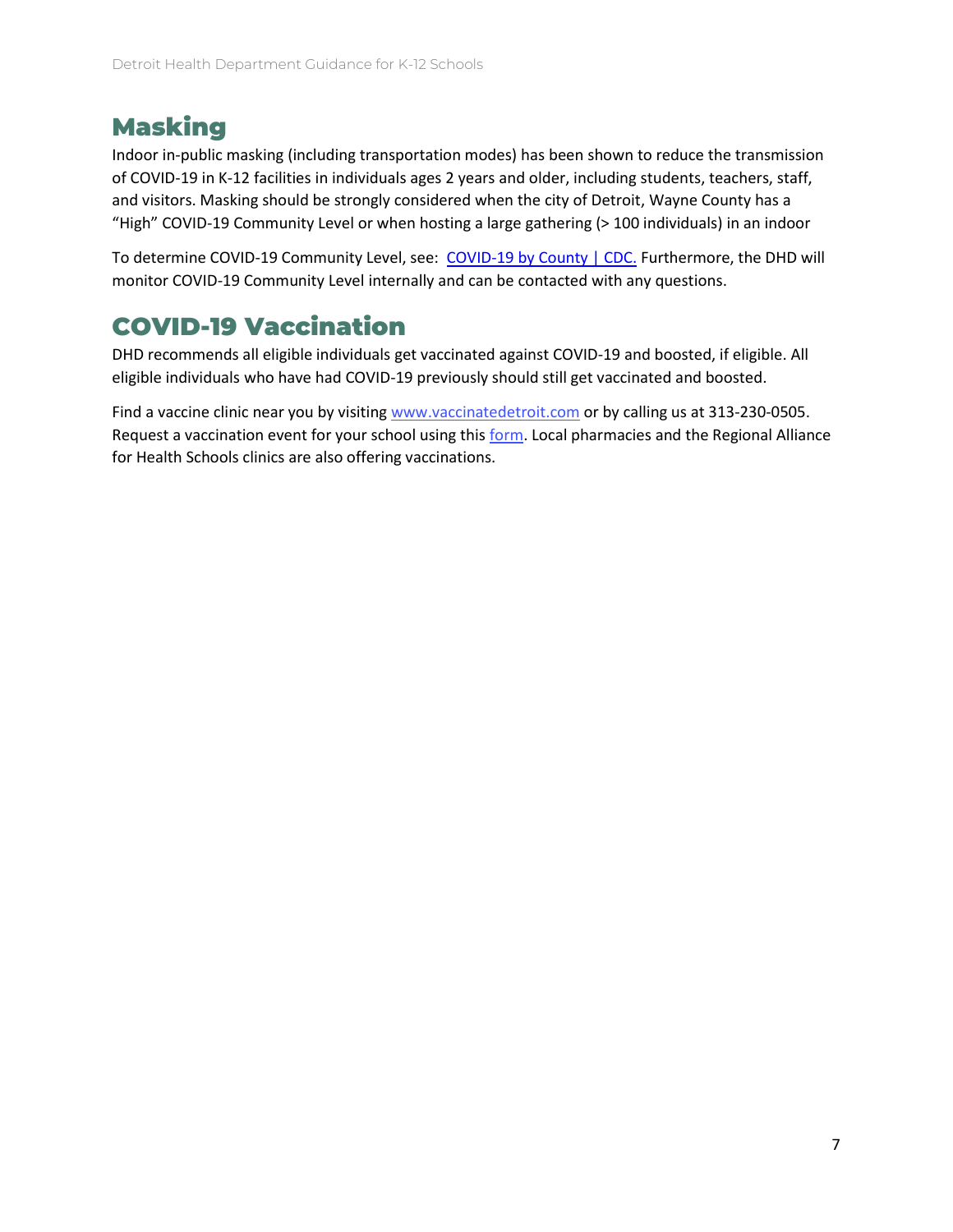# School-sanctioned extracurricular activities while a facility is closed due to COVID-19

As a primary, **baseline** recommendation, the Detroit Health Department does not feel that all schoolsanctioned extracurriculars necessarily need to be canceled due to a COVID-19 facility closure. However, in order to support this recommendation all of the following must be adhered to:

- 1. Only fully vaccinated + boosted (if 18+ y/o and eligible) players, coaching staff, and officiating staff should be permitted to participate, from all participating teams
- 2. All training/sporting equipment should be sanitized after every use
	- a. All cloth material and/or pads should be washed after every practice/sporting event
- 3. Teams should play/practice outdoors, when possible
- 4. Hand sanitizer should be readily available
- 5. Disposable drinking vessels (i.e., no multiple-use water bottles) should be available

Note: If an organization not associated with the educational facility is utilizing a facility space, they can continue without the above restrictions, after the space has been deep cleaned, and so long as this is not a joint meeting between a school group/team and the said external organization.

Depending on various factors, the Detroit Health Department may suggest a closure of some or all school-sanctioned extracurriculars, depending on the contemporary epidemiology.